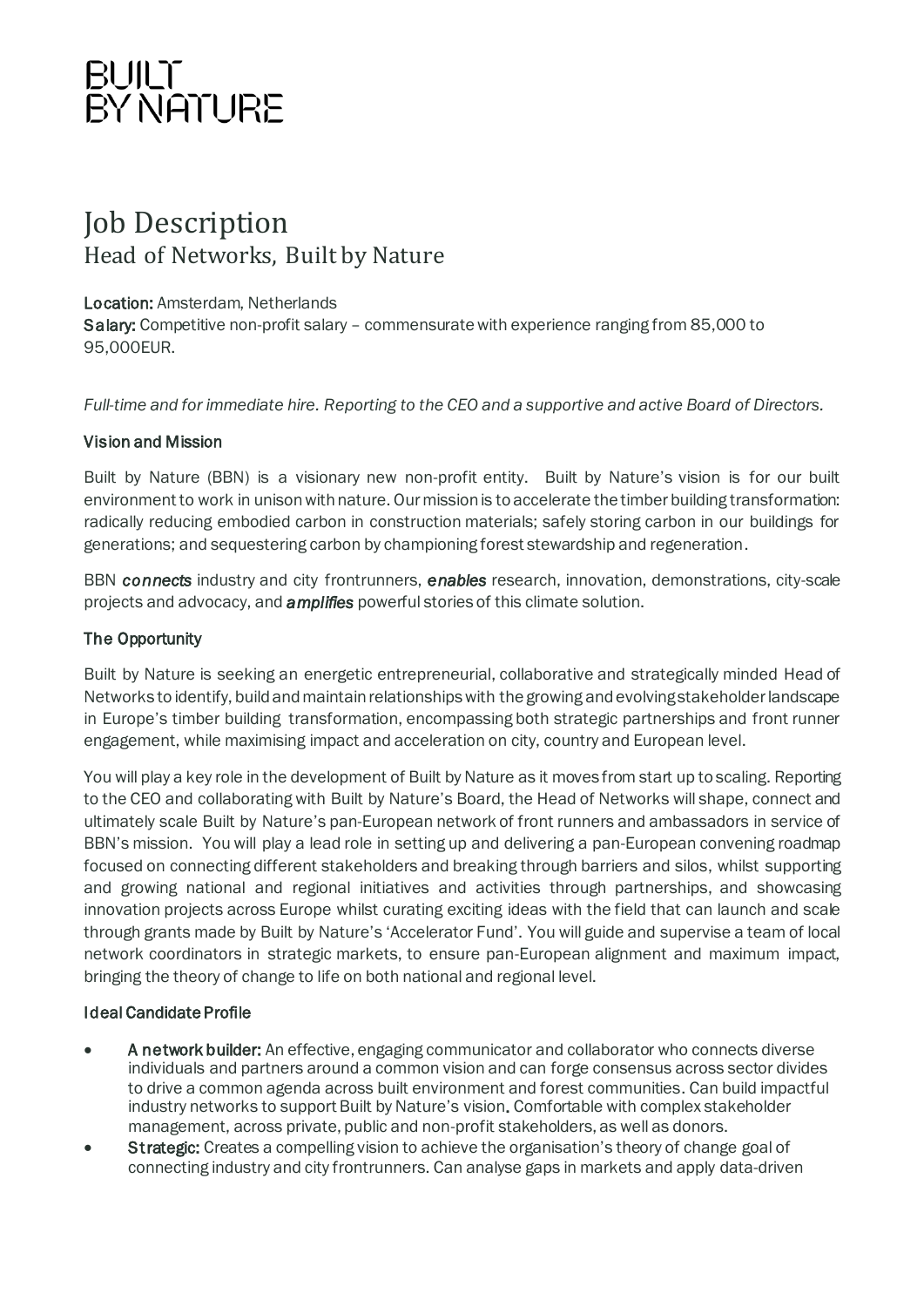## BUILT<br>BYNATURE

decision making on how to approach certain key geographies given market and industry dynamics and positioning of BBN's programs and offerings.

- Communicator: Engaging storyteller and convincing sparring partner and ambassador for BBN's mission and collective vision and roadmap, easy to engage and energise stakeholders while actively listening.
- Entrepreneurial: agile, self-starter attitude to create and shape the space that BBN plays, engage and build exciting new initiatives with BBN's stakeholders that can tackle timber construction's wicked problems, whilst being a team player.
- **Excellent Organiser:** Organised in time, budget and people management. Builds structure and systems where required, balancing impact and investments of activities.

#### Key responsibilities

- Connective community leadership: Identify, build and maintain relationships with key players in the building sector, and create a national & European community of networks, conduct a country diagnostic for all EU countries, strategically position BBN as a curator and community manager.
- **Strategic Partnerships:** Build and nurture strategic partnerships with industry players (designers, developers, asset-owners, investors, insurers and municipalities), and leading institutions (Bauhaus der Erde, Climate-KIC, Cities4Forests, CNCA, CNMI, etc), set-up task forces to jointly identify the needs of the industry, potential innovation/demo projects, research projects
- Demonstrable impact: Organise task forces to jointly identify the needs of industry and cities, potential innovation/demo projects and research that lead to city scale projects with frontrunners to showcase innovative solutions and raise awareness
- Ambassadorship and Communications: Be a champion for timber and biobased buildings and centring the importance of forests and nature. Lead the delivery of sector-leading events, campaigns and programmes at scale, together with the Head of Communications, CEO and wider BBN Team.
- Collaborative manager: Lead market-based Network Coordinators and collaborate with other team members to deliver BBN's core programs in an inclusive, empowering manner.

#### Minimum qualifications

- Significant experience creating, developing and leading networks or memberships across complex geographies, that have succeeded in bringing together a range of stakeholders. Ideally in the built environment, infrastructure, urban planning or city scale sectors
- Growth mindset, proven ability to develop business and engagement in an emerging market
- Excellent networking skills demonstrated by having a strong personal network in the buildings, cities or urban planning sectors, ideally across the European region.
- Strong relationship management skills with external partners and funders
- Demonstrated experience developing and leading strategic plans that build networks and engage a range of stakeholders across regions and countries.
- Superior communication skills, both oral and written, and a proven track record in external communications as a confident and articulate public speaker
- Team management and development experience, or exposure, including managing diverse teams and eco-systems.
- Commitment to being part of a diverse workforce and willingness to support BBN's Commitment to Inclusion and Equity

#### What we offer:

Being a mission driven organisation we have one thing in common: we are passionate about our work. We offer an international, high-energy, and collaborative environment that values diversity and inclusion